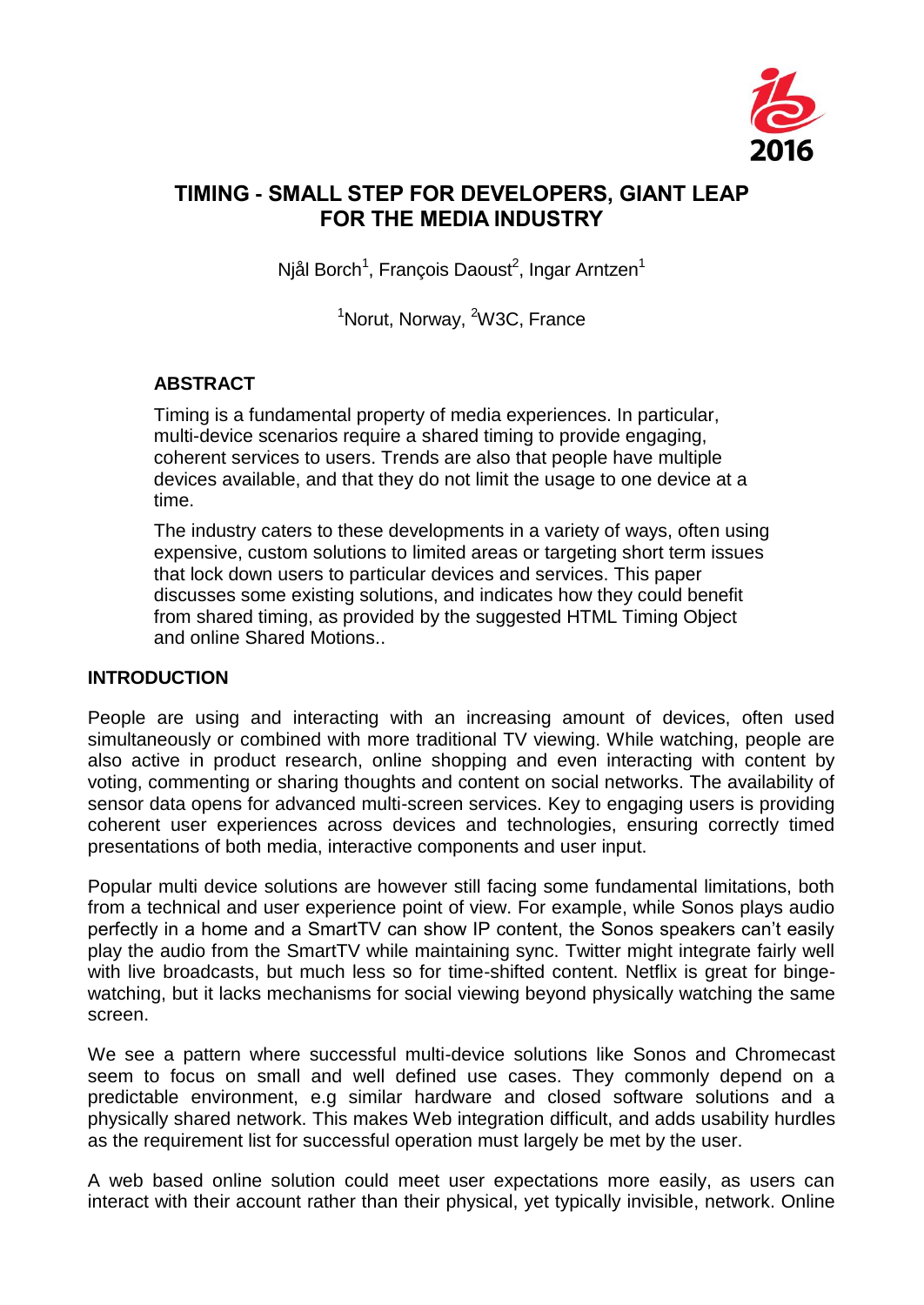

solutions are however typically unable to meet user expectations in multi-device scenarios. Streaming a web radio on two devices will more likely than not create a highly confusing or annoying experience as the devices fail to play back content in synchrony. Due to differences in hardware, network latency, buffer sizes and several other factors, providing tight audio/video playback over the Internet might seem a challenging task. There is a relatively simple solution though: Shared timing and control.

The World Wide Web Consortium (W3C) Multi-Device Timing Community Group (1) has been working on a new model that exports timing as a first class citizen on the Web. The Timing Object (2) and Shared Motions (3) provide a programming model and an approach for creating natively multi-device experiences using HTML5 by adding globally shared timing and control. In our work, we have used the open reference implementation of the Timing Object proposal (4) and a hosted implementation of Shared Motion by the Motion Corporation (5).

In this paper, we look at how the industry approaches timing related issues, how they compare to a shared timing model, as well as how shared timing can provide further opportunities.

#### **SHARED TIMING**

Timing is typically still regarded as system internal - a player will have its internal clock. The clock might be exported to allow for example progress bars to be visualized, or an API might be available to change position, playback state or other control properties. A different approach is explicit timing, where timing is kept external from the player. The player will rather slave after the external clock as best it can. If there are internal clocks, e.g. hardware decoders, the player will do the necessary adjustments itself.



Figure 1 – Shared timing model

At the core of Shared Timing is Shared Motion. Shared Motions can be thought of as hosted, remote controllable, globally shared clocks. A Shared Motion has a URL, and any device connecting to this URL will share the same motion. Control can be symmetric (if access control allows), no master/slave relationships are necessary. Client side implementations can be done in user space, making Shared Motions extremely available. As latency is compensated for, Shared Motion provides similar accuracy regardless of networks, making it independent of underlying network technologies and topologies for accurate operation.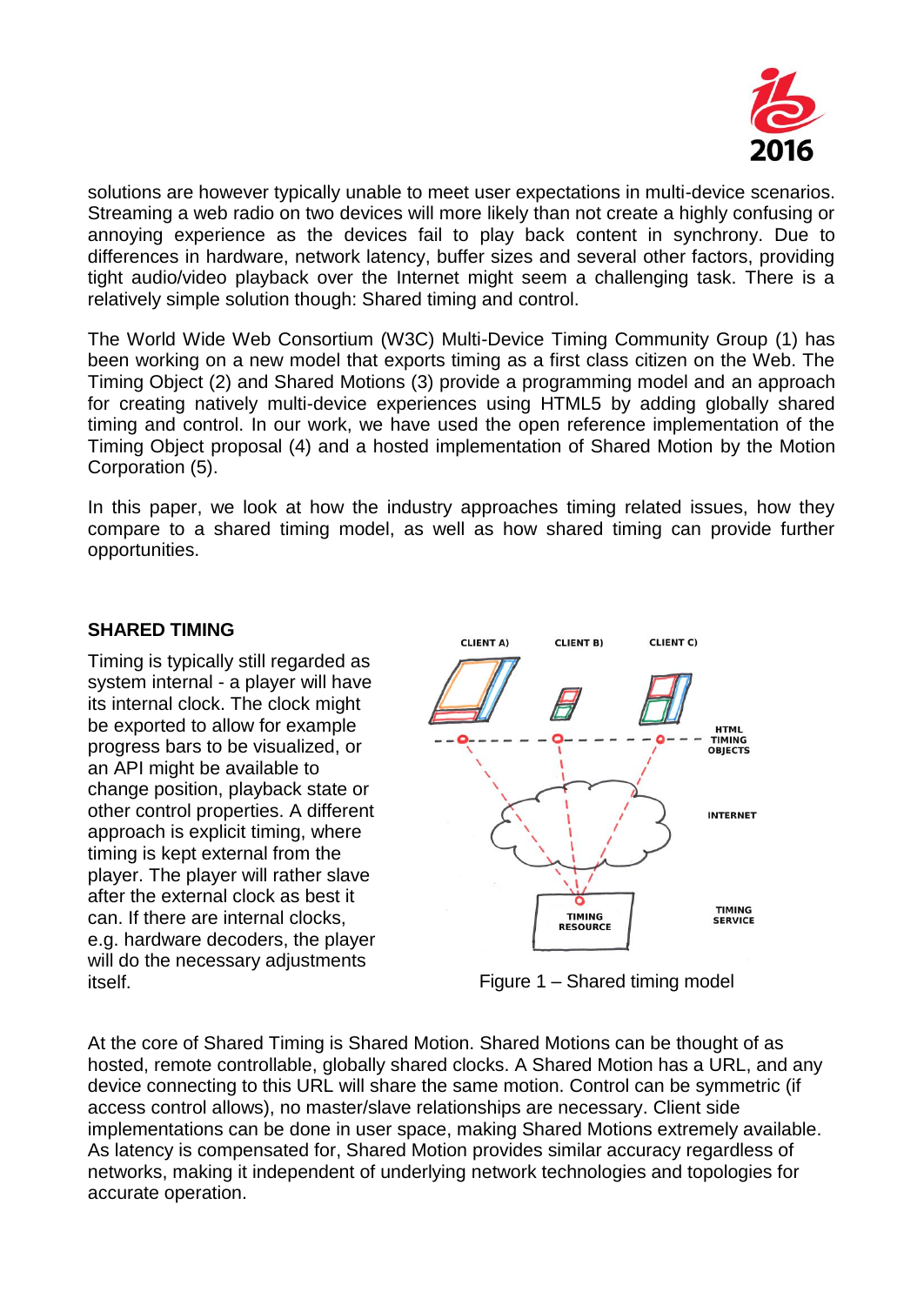

The Shared Motion is represented by a Timing Object running on the local device. Timing Objects running on different devices are precisely synchronized if connected to the same Shared Motion. Timing-sensitive multi-device applications may therefore operate consistently across devices, simply by ensuring that local playback on each device remains as close as possible to the local Timing Object. Hence, the complexity of the synchronization does not increase when more devices are added, and the need for APIs to control media players is vastly reduced. A progress bar can just as easily monitor a Timing Object as it can a video player, and updates to the Timing Object will be reflected by media players, making direct communication between control elements and players unnecessary. In practice, we experience that adding shared timing simplifies development by allowing a much greater modularity and code reuse as well as allowing focus to be put on a single part of an experience at a time

We therefore define shared timing as a globally available service providing shared timing information to all participants. This is substantially different from typical solutions today, where multi-device timing is limited to local networks, closed systems or is too coarse for advanced use cases. The model unifies several issues, providing a simple and efficient way to support natural and global multi-device applications. Perhaps most importantly, a full implementation and hosted service is provided, making it possible to achieve most of the suggested functionality in this paper today.

# **THE CURRENT STATE OF AFFAIRS**

In this section, we will look at some industry solutions and how they approach timing related aspects. Note that these solutions are mostly proprietary and that documentation is not readily available. This exercise should still be useful, as we do not require a particular implementation of a shared timing model in our discussion. Any implementation of explicit and globally shared timing and control should give similar possibilities. Shared Motion and the Timing Object could be thought of as a model rather than a specific implementation in this context.

We see two main approaches to multi-device playback. Internal - exporting timing information from the internal clock of a media player, and external - sharing a common timing source. Exporting the internal clock is relatively easy, but we will argue that this solution lacks flexibility and accuracy as multiple multiple players have individual clocks. Another approach is to share wall clocks using NTP or other time protocols. This can give multiple devices and media players a common reference point, but further control is still necessary. Examples can be to map wall clock time to frame numbers of a video or pausing the playback at a given time and position.

Using shared timing there are two ways to ensure synchronized playback. One is to synchronize playback operations like skip, play and pause. If these are executed at the same time, one would expect playback to be synchronous. However, if there are differences in hardware, buffering latencies, decoding latencies, operating system latencies etc, this solution will not provide a good user experience. It is for example apparent that different devices might play back content at slightly different speeds to each other simply due to differences in decoding hardware or even sound cards. We call this player drift. The other solution is to let the player slave after the reference timing source. The player will itself correct for any discrepancy in its playback, meaning that differences in hardware and software can be adjusted for. This is the solution we have chosen for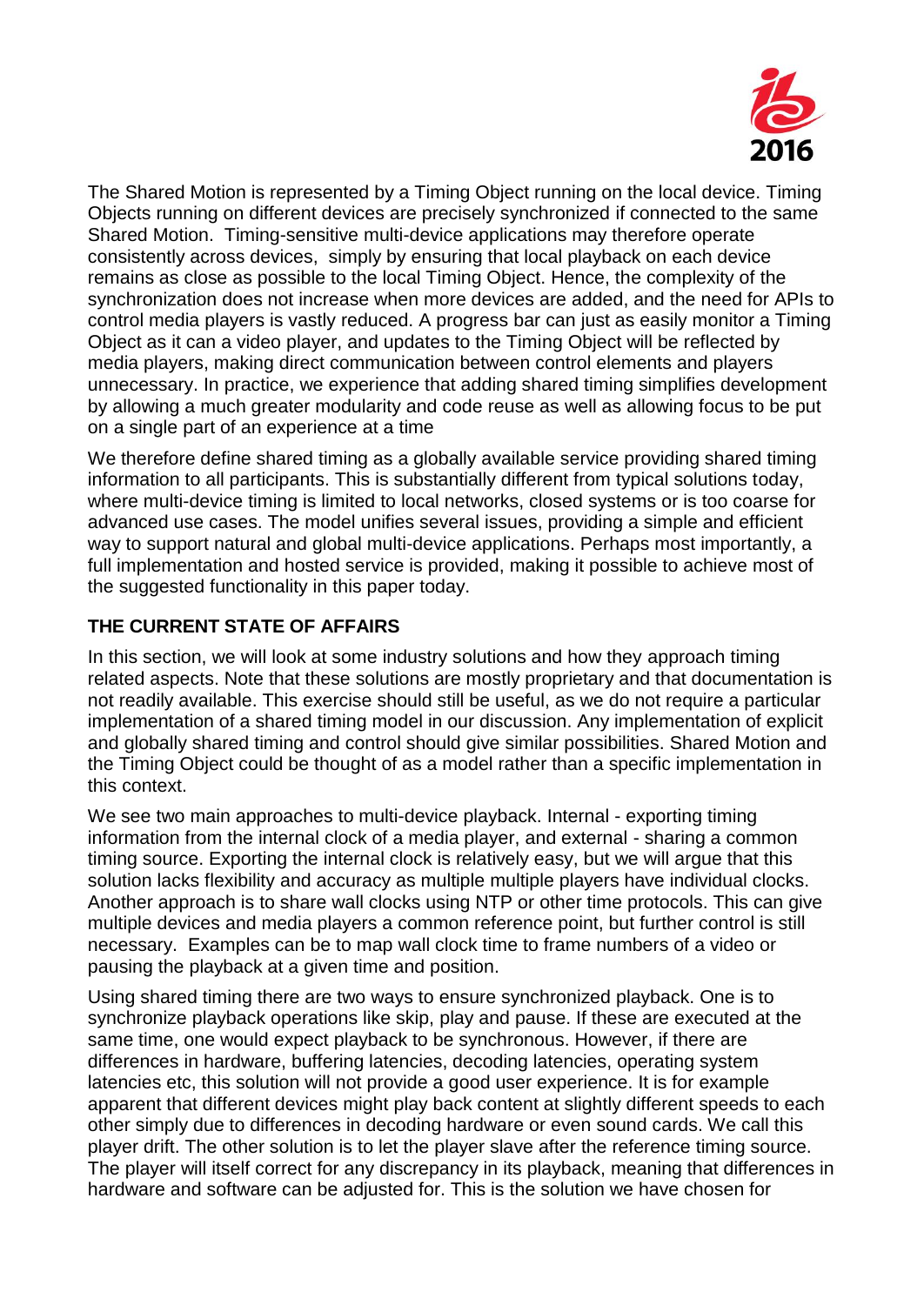

synchronization of HTML5 media relative to the Timing Object, as it provides good experiences also in highly heterogeneous scenarios as shown in Borch (6).

#### **Sonos**

Sonos is well known for multi-device audio playback on their custom speaker system. Based on available patent applications (7), they appear to use a local network to synchronize playback operations. The patent indicates that local clock synchronization is used from a master device to all others, in order to ensure that the playback operations are executed at the same time on all devices. As such, Sonos are already using a shared timing model. There appears to be no correction for player drift, which means that Sonos might be dependent on the hardware having a very similar player drift. As they produce their own hardware, this is feasible at least in the short term, but combining new and old players could cause problems as hardware evolves. Devices also need to be configured in groups at the beginning of a playback session, as devices cannot join dynamically while the others are playing.

Making the players slave after the common timing resource, Sonos should be able to ensure correct playback on any device. In fact, using Shared Motion, Sonos should be able to work on different networks as well, removing the limitation of physical proximity or shared mediums. This would also open for integration with other systems, such as playing the correct sound for an OTT video service, by simply being handed the URL for the content as well as the URL for the Shared Motion. No further integration should be necessary. Allowing devices to dynamically join would be highly useful in larger setups, in particular commercial systems where devices might need changing while the rest of the system keeps playing (e.g. a shopping mall).

#### **Chromecast (video):**

The very popular Chromecast from Google is by nature multi-device (two-device) in the sense that there is always a control device involved. A user appears to push content from one device to a Chromecast. A fairly exhaustive API allows the controller to monitor and interact with the target Chromecast, including positions, volumes etc, using direct messaging on a local network. The Chromecast does not appear to use any multi-device timing, but relies either on having video pushed from the controller or exchanging playback positions and control messages with the controller. The Chromecasts can fetch the data directly from the source, and as such the model is highly open for a multi-device timing model. The requirement to be online in this scenario also means that online timing sources are readily available.

By integrating multi-device timing into the Chromecast it will be possible to cast to multiple Chromecasts simultaneously. This also includes playing the audio to alternative destinations, such as the Chromecast Audio (discussed below). Furthermore, online controls should fit very well with the web and online nature of the Chromecast, removing the need for local reconnections to control playback but rather making the playback part of online state. It should be mentioned that while the Timing Object and Shared Motion is typically thought of as a way to synchronize playback position, it can as easily describe the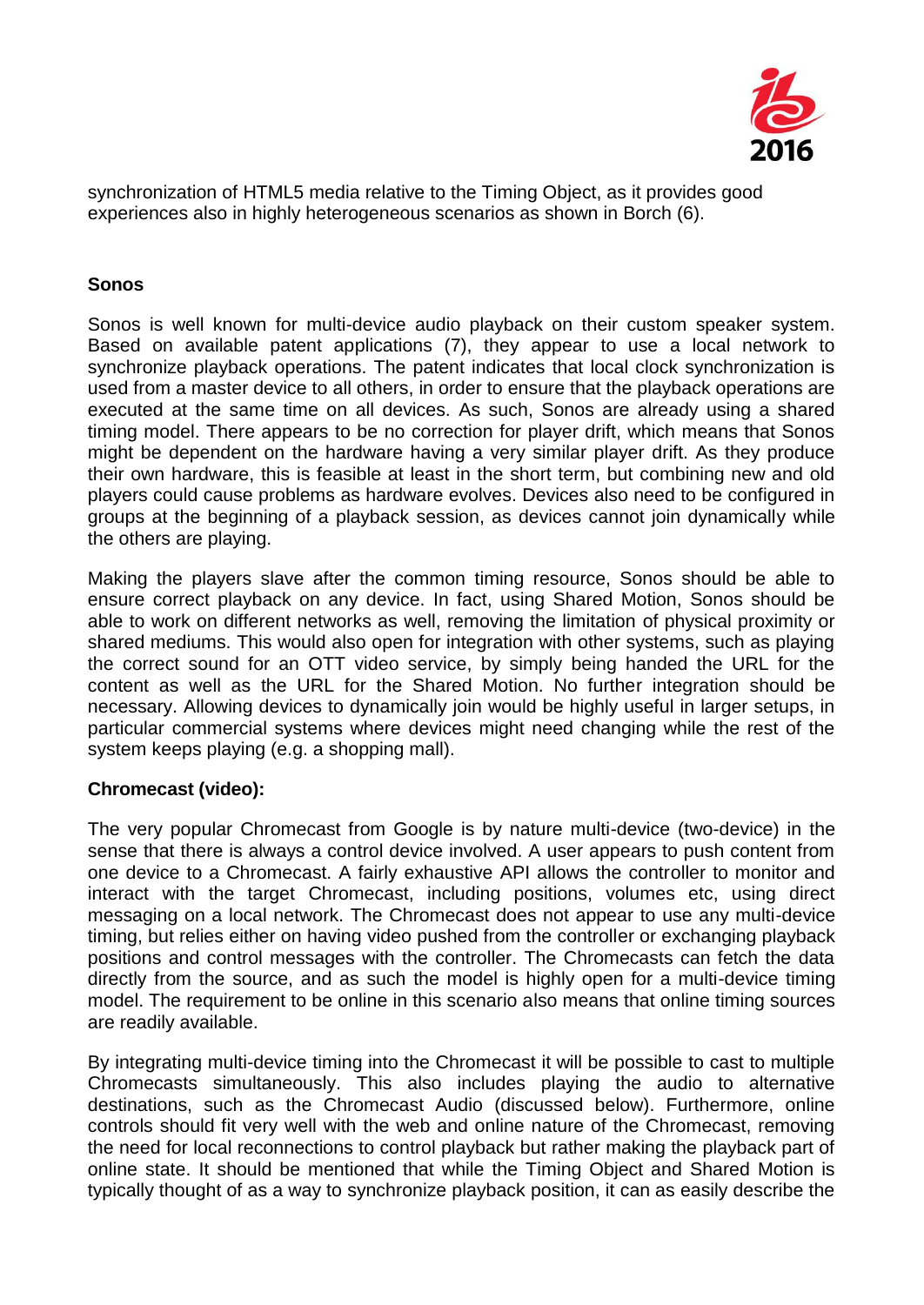

current item in a playlist, global volume and so forth. Shared timing will also allow devices to leave or join playback dynamically, e.g. add a phone to a setup mid session.

#### **Chromecast audio:**

Chromecast audio provides multi-device audio playback. The addition of this functionality appears to also include Sonos equipment as Chromecast audio destinations. As such, it seems likely that Google is using the same protocols as Sonos for the Chromecast Audio.

Adding an online timing model to the Chromecast Audio is as such similar to both the Sonos and the Chromecast video cases discussed above. It would provide a natural bridge between the systems, making it possible to create services that seamlessly use both Sonos, Chromecast and Chromecast Audio devices in highly flexible setups..

#### **Spotify**

Spotify provides a number of multi-device features - it allows the user to log in to a number of devices, it shares playlists and some playback history. Spotify also provides an overview of which devices are available, which are playing and even provides remote controls and easy movement of a playback session between devices.

Adding shared timing to Spotify could open for vastly improved multi-device functionality. While Spotify is able to play music using both Sonos and Chromecast Audio and through that local multi-device playback, native multi-device playback could be done. Collaborative listening would allow groups of people to listen to the exact same content together, and adding interactive second screen material could be a fun way to experience music.

#### **Netflix:**

Netflix provides a highly popular online video service. It's compatible with a number of playback devices, and in some instances can be used with multiple devices, with one playback device and one control device. The media clock is however internal to the player, and might be exported through APIs of the playback system. As opposed to the Sonos and Chromecast scenarios, Netflix does not provide their own hardware, and are therefore not in the same position of control of the end user experience.

The lack of control of the full chain from backend to client side hardware makes shared timing even more compelling for Netflix. Any web enabled device should be able to provide a seemingly well integrated and coherent service, with multi-device playback and control a natural part of that. For example, visiting Netflix on your smartphone could give you the remote control to whatever experience you are currently having, regardless of which device is playing the content. Selecting an alternative audio track on said phone should be trivial, providing both accessibility options, multi language options and even silent TV style consumption without adding complexity for developers or end users. Social functionality like collaborative viewing are easily within range, as inviting another Netflix user to share your timing source will ensure correct playback on all devices. Similarly, moving from one device to another is as easy as opening Netflix on the target device and turning off the source device - there is no need for them to even speak to each other. Having two TV sets showing the same content in two different rooms without producing an echo might seem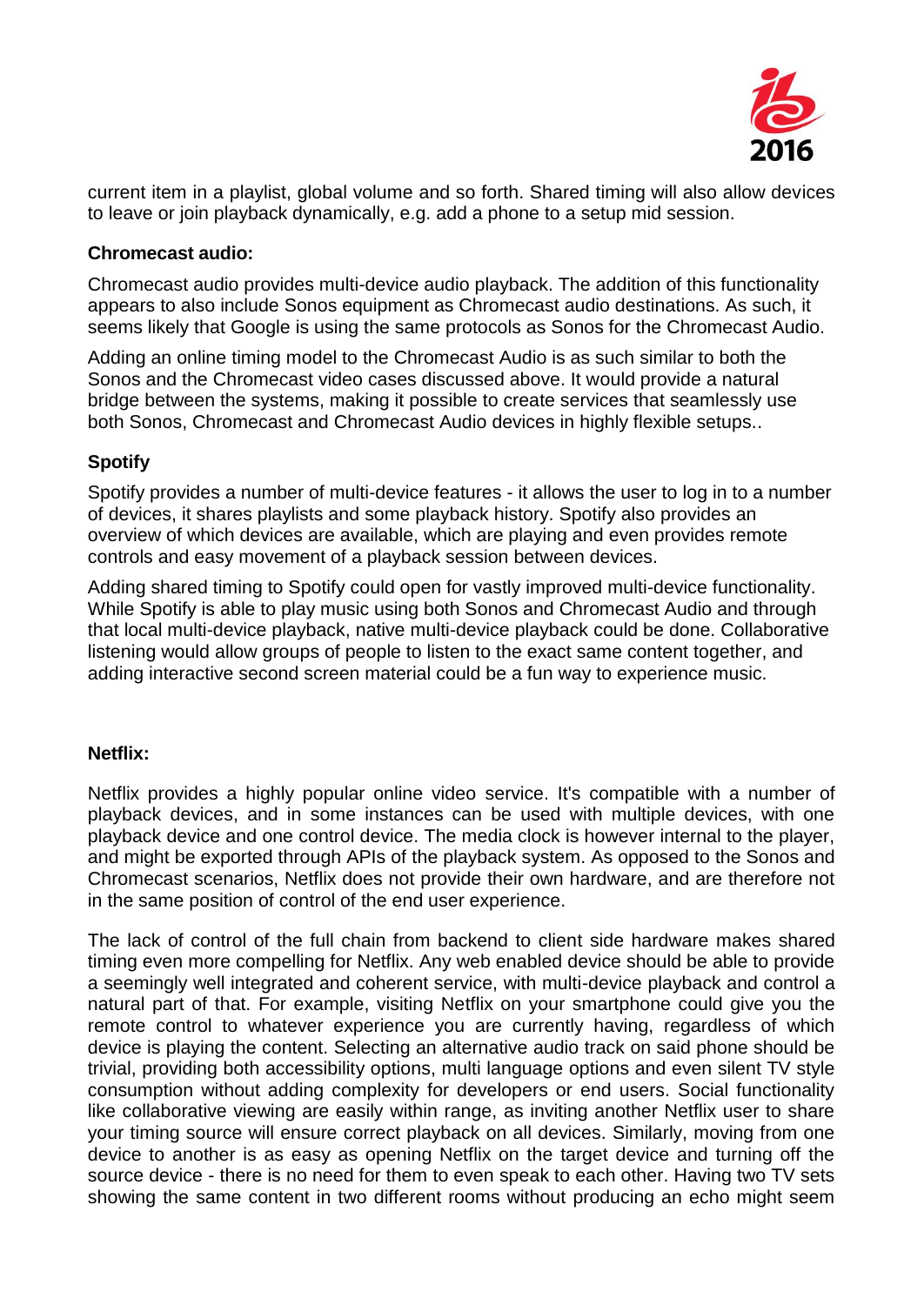

trivial to users, and they might even be surprised if they do not play back synchronously. With proper support for shared timing, this is trivial.

#### **BBC iPlayer / Web TV solutions**

There are many providers of online TV, providing a range of live, catch-up and on demand functionality. These systems largely provide local playback, or support external devices like Chromecasts, AppleTV etc. They therefore use the player clock, possibly with the player clock being exported to a controlling device. These cases are all rather similar to Netflix, sharing the same lack of end-to-end control of the experience. They can also benefit similarly by gaining end-to-end control using shared timing. As an added point, broadcasters might be interested in outsourcing second screen material such as commentary, graphical representations etc. Shared Motions will provide a very simple mechanism for integrating with such externally produced and hosted content, as no direct communication is required - only sharing the motion..

#### **SmartTV**

There are a number of SmartTVs on the market. We have had a focus on the Hybrid Broadcast Broadband TV (HbbTV (9)), as the prevailing standard in Europe. While the currently deployed version of HbbTV (1.5) is known for its lack of synchronization functionality, this is being addressed in the next version (2.0). HbbTV 2.0 will be able to share it's timing information on a local network, making it possible for other devices to play back content in sync with the TV. Slaving after another HbbTV device is however optional, and is as such not likely to be supported. In other words, an HbbTV 2.0 can allow a tablet or phone to play in sync with the TV, but two TVs might not be able to play back the same content without producing echos.

Interestingly, we have done some experiments with HbbTV 1.5, and we were able to produce consistent, echoless playback on TV and web browsers for IP delivered content over the Internet in Borch (8). Live content delivered through the broadcast tuner lacks timing resolution, and therefore limits the possibilities to synchronization to within about one second. In our experiment, we let the TV become the master, as it was unable to slave accurately after a Shared Motion. Instead, we let the TV try to synchronize as best it could, and adjust the Shared Motion to reflect what the TV was actually playing back. In this way, the TV can be allowed to only do coarse playback control, while fine playback control is done by more capable devices, like tablets, phones or computers.

Shared timing can thus already be useful in order to include existing hardware solutions into an online world. Newer hardware could of course benefit vastly by being able to slave closely after shared timing objects. None the less, we have already demonstrated that it is feasible to add shared timing to existing HbbTVs, and the next version of this equipment should provide even better user experiences as they are more aware of timing issues and likely report their playback state more accurately.

# **Apple AirPlay**

Apple provides a variety of devices that support AirPlay. There are a number of ways to perform playback on these devices, from synchronizing files locally to the different devices, playing directly from online sources using apps or streaming from a source to one or more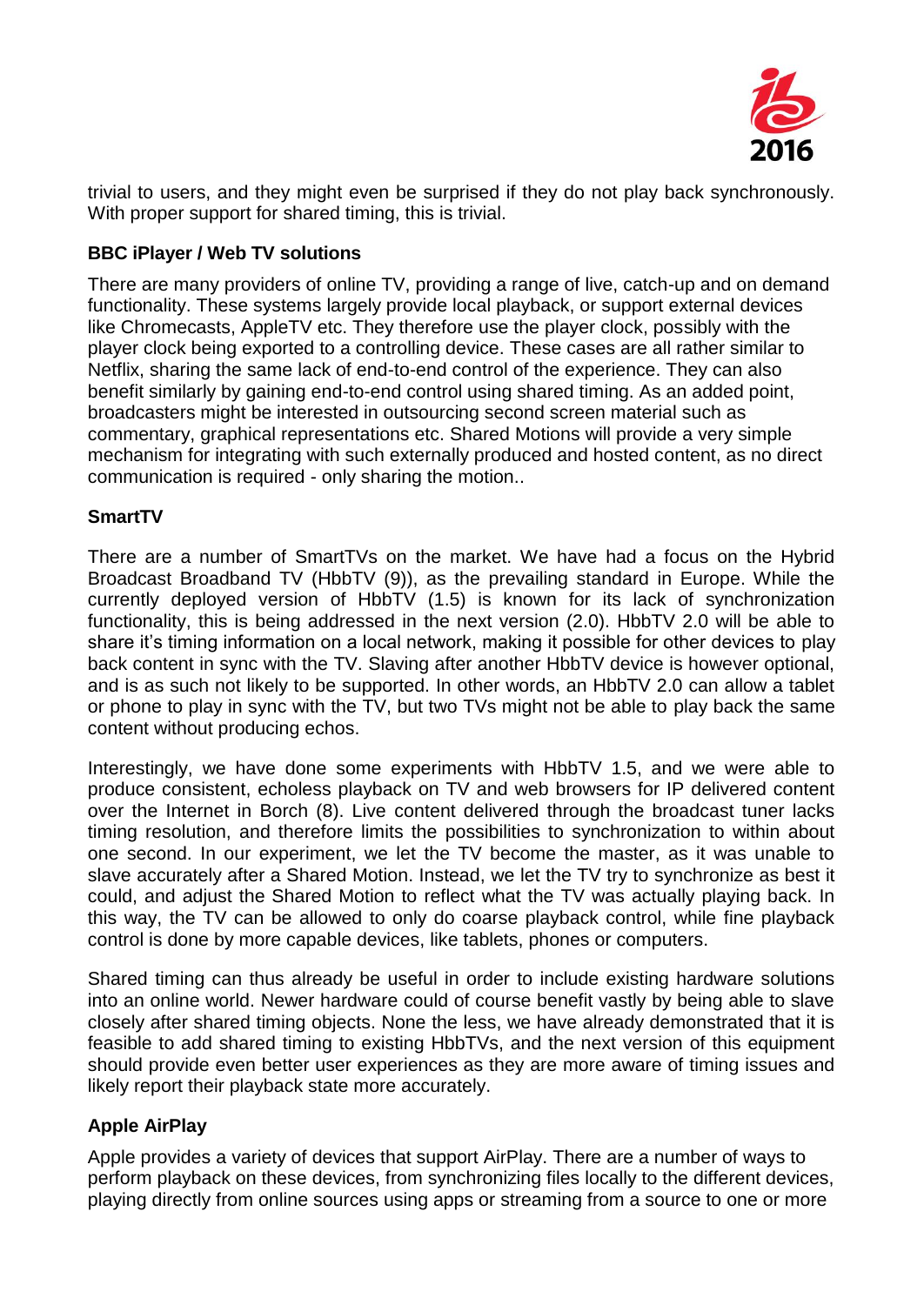

targets. AirPlay can do multi-device playback for up to six devices from a Mac. iOS devices appear limited to sending audio to only one AirPlay capable device at a time.

While Apple devices appear to have a number of different ways to operate, shared timing could help in joining them together, in particular from an end user point of view. The various modes of operation might get different benefits from shared timing, but if the limitations to multi-device playback are due to a lack of resources or persistence of mobile devices rather than artificial, shared timing should be a very helpful tool to enable this functionality on both iOS devices as well as any other browser capable device. Allowing precise sync with other services as suggested for Sonos is also a possibility.

#### **Miracast and other direct stream transfers**

Transferring the data to be played back to a remote device has been a popular way to share a screen. The advantages include that no support is necessary from the content provider and that it can provide relatively consistent results. In fact, the Chromecast supports such streaming if the content providers do not have native Chromecast support, as does AppleTV and others. The main issue with this approach is that the controller device is now responsible for fetching data from the content provider, possibly decoding and re-encoding it, and then transferring it to the target player. This is a very resource consuming approach, in particular as many people use their mobile phones as controlling devices. While still useful as a sort of wireless cable, the industry seeks to move away from this solution in the use case of linear media consumption. Multi-device playback is further complicated by the need for streaming the data to multiple devices as well as providing the timing information. Shared timing could provide accurate information about actual playback time, allowing other devices or outputs to delay their presentation to match the (locally added) delay of the streamed content.

#### **POTENTIAL OF SHARED TIMING**

In the following table we have mapped the discussed solutions vs. functionality. Currently existing technology (even if it's limited) is marked with an X or text in green. The blue fields indicate that we've identified areas that can be easily improved using Shared Timing. White fields might still be of interest, but has not been discussed in this paper.

Remote control indicates using a secondary device (typically a phone) as remote control of an experience. Device independence allows users to move between devices without needing manual interaction (e.g bookmarks), Local multi-device playback allows multiple devices to play back the content simultaneously while connected to the same local network, without creating annoying echoes. Online multi-device playback is the same thing, but over and across any network. Collaborative viewing allows multiple users to share the experience across devices in a social group. Second screen is anything from split-times in sport to quizzes, comments, maps or other interactive material (e.g. web pages with timed content). Integration indicates integrating with other external services, such as playing the sound from a TV on a stereo, or time shifting tweets of a sporting event. Multi-device accessibility provides accessibility features on a personal device, e.g. provide a customized audio track for visually impaired, or audio with frequencies tuned to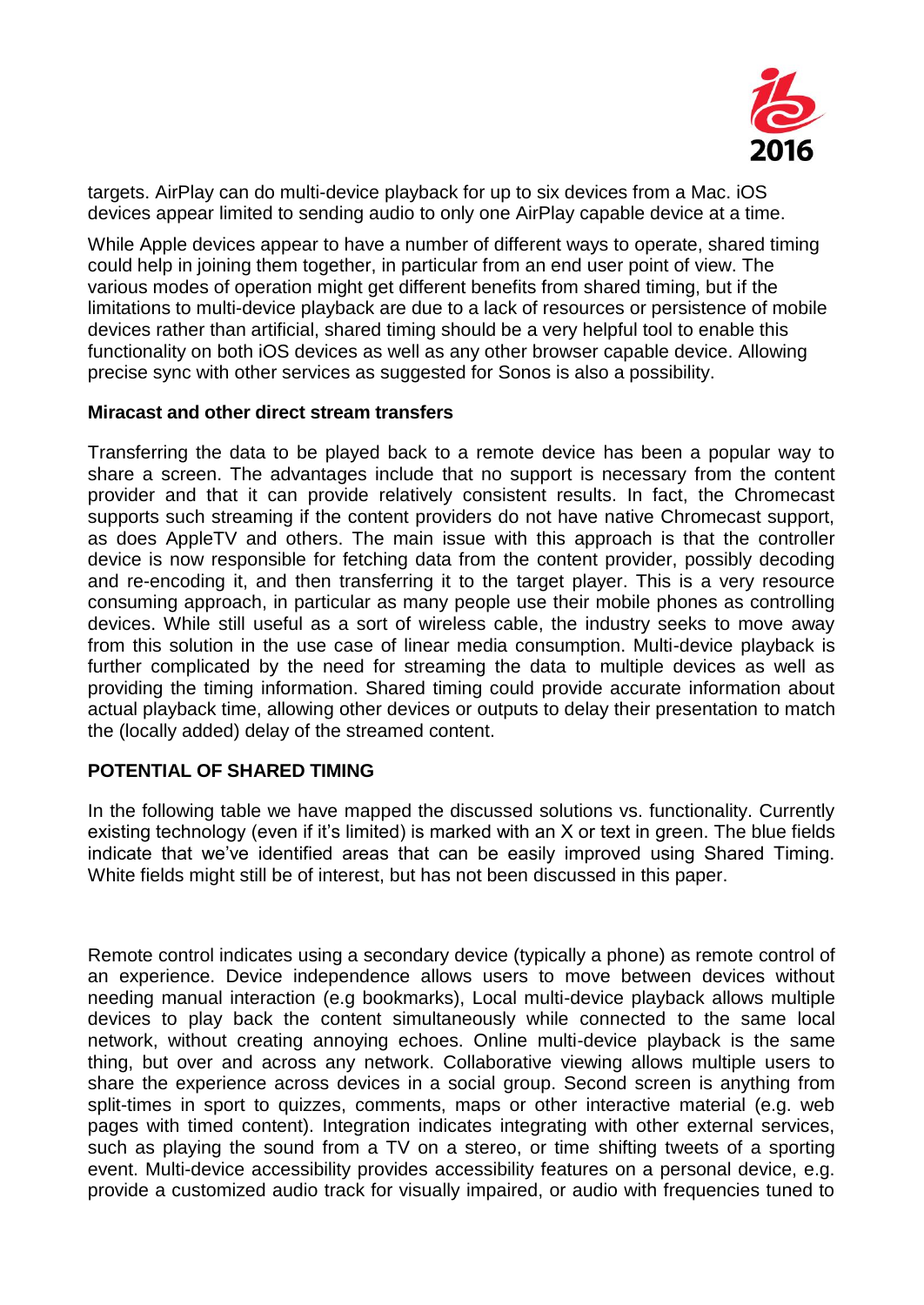

match hearing impairments. The list is in no way exhaustive, but is only provided as a way to illustrate the discussions of this paper.

|                                   | Remote<br><b>Control</b> | <b>Device</b><br>$independent$ device<br>$\pmb{e}$ | Local multi-<br>playback | <b>Online multi-</b><br>device<br>playback | Collab.<br>viewing | <b>Second</b><br>screen | <b>Integration</b> | Multi device<br><b>Accessibility</b> |
|-----------------------------------|--------------------------|----------------------------------------------------|--------------------------|--------------------------------------------|--------------------|-------------------------|--------------------|--------------------------------------|
| <b>Sonos</b>                      | $\pmb{X}$                |                                                    | $\pmb{X}$                |                                            |                    |                         |                    |                                      |
| <b>Chromecast</b><br><b>Video</b> | $\pmb{X}$                |                                                    |                          |                                            |                    |                         |                    |                                      |
| <b>Chromecast</b><br>Audio        | $\pmb{X}$                |                                                    | $\pmb{X}$                |                                            |                    |                         |                    |                                      |
| Netflix                           |                          | $\pmb{X}$                                          |                          |                                            |                    |                         |                    |                                      |
| iPlayer & WebTV                   |                          | $\pmb{X}$                                          |                          |                                            |                    | embed                   |                    |                                      |
| <b>SmartTV</b>                    | v2                       |                                                    |                          |                                            |                    | v2                      |                    |                                      |
| <b>AirPlay</b>                    | $\pmb{X}$                |                                                    | $\pmb{X}$                |                                            |                    |                         |                    |                                      |
| <b>Miracast</b>                   | $\pmb{X}$                |                                                    |                          |                                            |                    |                         |                    |                                      |
| <b>Spotify</b>                    | $\boldsymbol{X}$         | $\pmb{X}$                                          |                          |                                            |                    |                         |                    |                                      |

It appears that a number of different solutions are aiming at similar multi-device features. Remote controls are particularly easy to implement, as the level of synchronization can be quite coarse. Shared Timing moves a lot of advanced functionality well into the realms of practicality.

# **CONCLUSION**

We have described a model for shared timing based on the proposed W3C Timing Object in combination with the Shared Motion concept. We have also looked at some of the industry leaders and how they approach timing related issues. Where practical experiments have been performed, we use the reference implementation of the Timing Object (4) and the Shared Motion implementation by the Motion Corporation (5). A brief discussion has been made about how the media industry could benefit from using a shared timing model, including some specific examples. We have argued that Shared timing both unifies a number of issues, while at the same time removes complexity, and we argue that this will open for vastly improved services and integration between systems. Even more excitingly, these possibilities are within the realms of current web browsers and